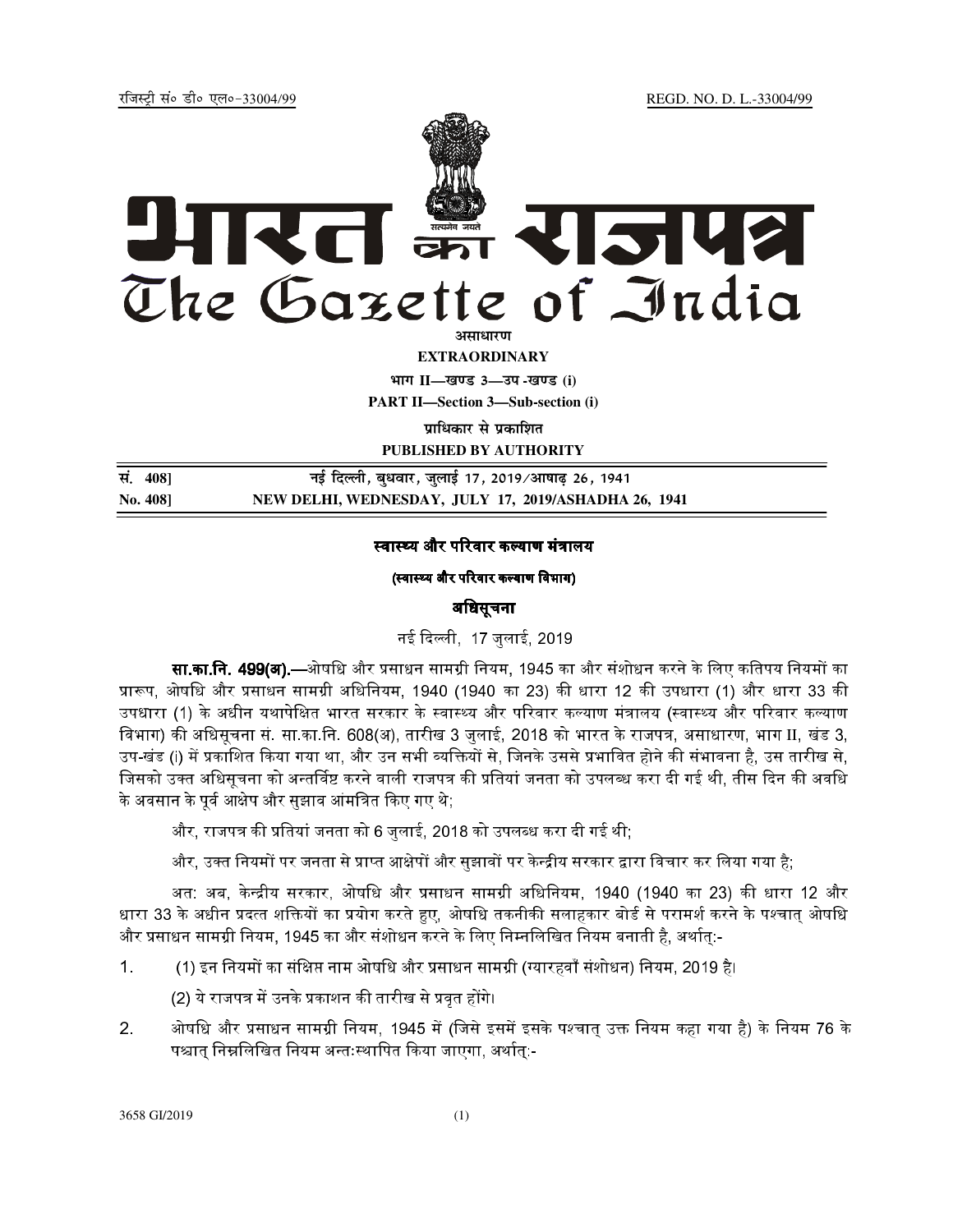**"77. अनुज्ञप्ति की अवधि -** (1) प्ररूप 28, प्ररूप 28ख और प्ररूप 28घ में जारी अनुज्ञप्ति विधिमान्य रहेगा यदि अनुज्ञप्तिधारक इसके जारी होने की तारीख से प्रत्येक उत्तरवर्ती पांच वर्षों की अवधि समाप्त होने से पहले उप-नियम (2) में निर्दिष्ट अनुज्ञप्ति प्रतिधारण फीस जमा करता है, जब तक कि, यह अनुज्ञप्ति प्राधिकारी द्वारा निलंबित या रद्द नहीं किया जाता है।

(2) उप-नियम (1) में निर्दिष्ट अनुज्ञप्ति प्रतिधारण फीस अनुज्ञप्ति प्रदान करने के लिए भुगतान की गई निरिक्षण फीस को छोड़कर ऐसी अनुज्ञप्ति के अनुदान के लिए अपेक्षित संबद्ध फीस के समतुल्य होगा।

(3) यदि अनुज्ञप्तिधारक उप-नियम (1) में निर्दिष्ट देय तारीख को या उससे पहले अनुज्ञप्ति प्रतिधारण फीस का भुगतान करने में विफल रहता है, तो वह प्रत्येक माह के लिए अनुज्ञप्ति फीस या उसके छह महीने तक के भाग के लिए, दो प्रतिशत की दर से गणना की गई विलंब फीस के साथ अनुज्ञप्ति प्रतिधारण शुल्क का भुगतान करने के लिए उत्तरदायी होगा और इस तरह की फीस के भुगतान नहीं किए जाने के मामले में अनुज्ञप्ति रद्द कर दी जाएगी।"

उक्त नियमों में, नियम 82 के पश्चात निम्नलिखित नए नियम अंतःस्थापित किया जाएगा, अर्थात्:- $3<sup>1</sup>$ 

> **"83. ऋण अनुज्ञप्ति की अवधि -** (1) प्ररूप 28क और प्ररूप 28घक में जारी अनुज्ञप्ति विधिमान्य रहेगा यदि अनुज्ञप्तिधारक इसके जारी होने की तारीख से प्रत्येक उत्तरवर्ती पांच वर्षों की अवधि समाप्त होने से पहले उप-नियम (2) में निर्दिष्ट अनुज्ञप्ति प्रतिधारण फीस जमा करता है, जब तक कि, यह अनुज्ञप्ति प्राधिकारी द्वारा निलंबित या रद्द नहीं किया जाता है।

> (2) उप-नियम (1) में निर्दिष्ट अनुज्ञप्ति प्रतिधारण फीस अनुज्ञप्ति प्रदान करने के लिए भुगतान की गई निरिक्षण फीस को छोड़कर ऐसी अनुज्ञप्ति के अनुदान के लिए अपेक्षित संबद्ध फीस के समतुल्य होगा।

> (3) यदि अनुज्ञप्तिधारक उप-नियम (1) में निर्दिष्ट देय तारीख को या उससे पहले अनुज्ञप्ति प्रतिधारण फीस का भुगतान करने में विफल रहता है, तो वह प्रत्येक माह के लिए अनुज्ञप्ति फीस या उसके छह महीने तक के भाग के लिए, दो प्रतिशत की दर से गणना की गई विलंब फीस के साथ अनुज्ञप्ति प्रतिधारण शुल्क का भुगतान करने के लिए उत्तरदायी होगा और इस तरह की फीस के भगतान नहीं किए जाने के मामले में अनुज्ञप्ति रद्द कर दी जाएगी।"

- उक्त नियमों के नियम 140 के उप-नियम (1) में 'प्ररूप 32, प्ररूप 32क और प्ररूप 33' शब्दों, अंकों और अक्षरों के स्थान 4. पर 'प्ररूप 32 और प्ररूप 32क' शब्द, अंक और अक्षर रखे जाएंगे।
- उक्त नियमों के नियम 143क के उप-नियम (1) में 'या प्ररूप 33' शब्दों और अंकों का लोप किया जाएगा। 5.
- 6. उक्त नियमों के नियम 150ड़ के खंड (ड़) में 'या नवीकरण' शब्दों का लोप किया जाएगा।
- $7.$ उक्त नियमों के नियम 150ञ का लोप किया जाएगा।
- 8. उक्त नियमों में, अनुसूची क में, –

(क) प्ररूप 24ग में –

- शीर्षक में. 'अनुदान' शब्द के पश्चात "या नवीकरण" शब्द अंतःस्थापित किए जाएंगे:  $(i)$
- पैरा 1 में, "अनुदान" शब्द के स्थान पर "अनुदान या नवीकरण" शब्द रखे जाएंगे;  $(ii)$

(ख) 'अनुसूची भ में विनिर्दिष्ट को छोड़कर, अनुसूची ग और ग-1 में विनिर्दिष्ट वृहद् आयतन आंत्रेतर या सीरा और टिके या पुन: संयोजक डीएनए (आर-डीएनए) से व्युत्पन्न ओषधियों के विक्रय हेतु विनिर्माण के लिए ऋण अनुज्ञप्ति का नवीकरण प्रमाणपत्र' से संबंधित प्ररूप 26ञ का लोप किया जाएगा।

(ग) प्ररूप 37 में, उप-शीर्षक "अनुमोदन की शर्तें" के पैरा 1 में "और प्ररूप 38 में नवीकरण का कोई प्रमाणपत्र" शब्दों और अंकों का लोप किया जाएगा।

[फा. सं. एक्स.11014/9/2018-डीआर]

डॉ. मनदीप के. भण्डारी. संयक्त सचिव

**टिप्पण:** मूल नियम भारत के राजपत्र में अधिसूचना संख्यांक एफ.28-10/45-एच(1), तारीख 21 दिसंबर, 1945 द्वारा प्रकाशित किए गए थे और अधिसूचना संख्यांक सा.का.नि. 317(अ), तारीख 18 अप्रैल, 2019 द्वारा उनका अंतिम संशोधन किया गया।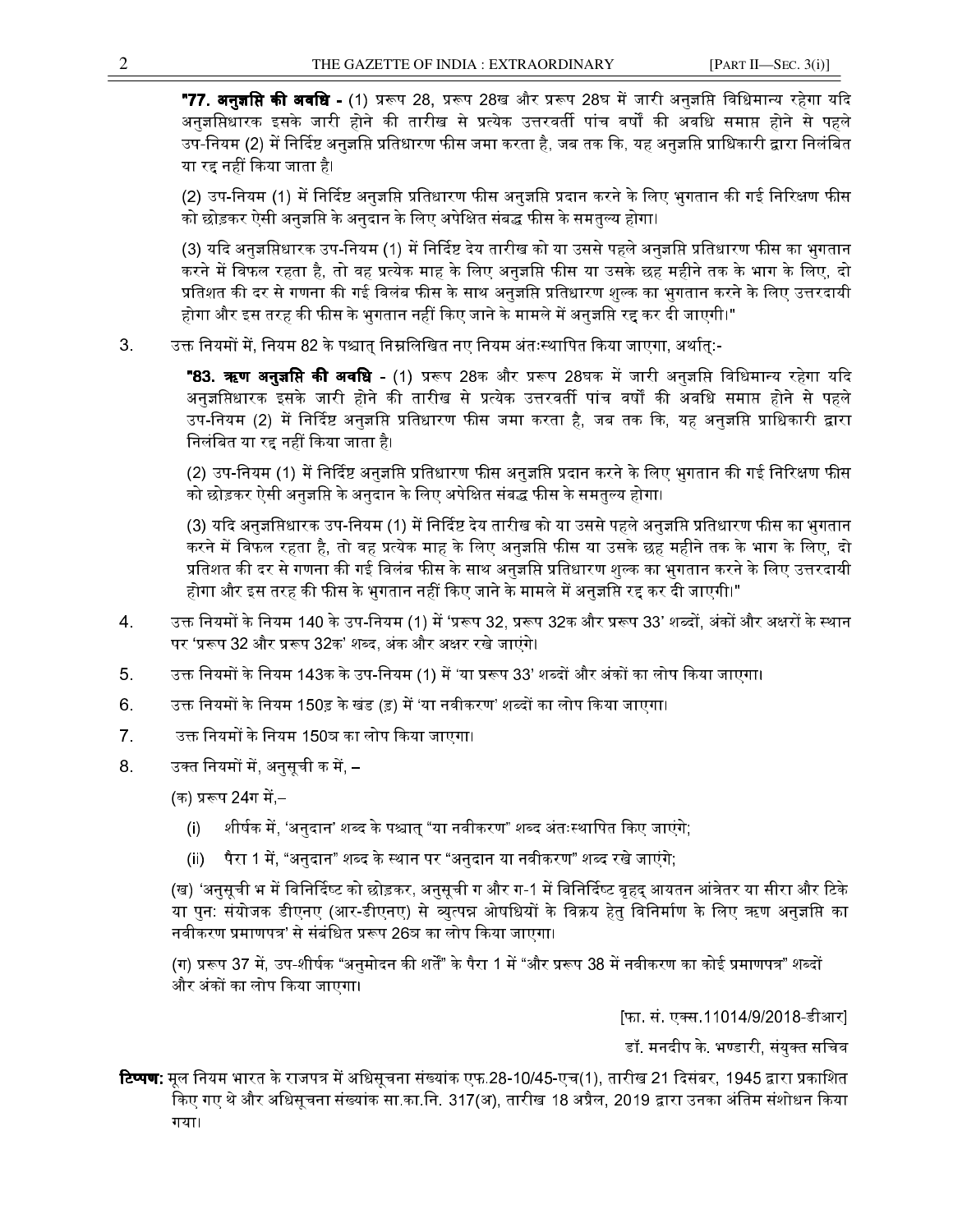## **MINISTRY OF HEALTH AND FAMILY WELFARE**

#### **(Department of Health and Family Welfare)**

### **NOTIFICATION**

#### New Delhi, the 17th July, 2019

**G.S.R. 499(E).—**Whereas a draft of certain rules further to amend the Drugs and Cosmetics Rules, 1945 was published as required under sub-section (1) of section 12 and sub-section (1) of section 33 of the Drugs and Cosmetics Act, 1940 (23 of 1940) *vide* notification of the Government of India in the Ministry of Health and Family Welfare (Department of Health and Family Welfare) number G.S.R. 608(E), dated the 3<sup>rd</sup> July, 2018, in the Gazette of India, Extraordinary, Part II, Section 3, Sub-section (i), inviting objections and suggestions from persons likely to be affected thereby before the expiry of a period of thirty days from the date on which the copies of the Official Gazette containing the said notification were made available to the public;

And whereas copies of Official Gazette were made available to the public on the  $6<sup>th</sup>$  July, 2018;

And whereas, objections and suggestions received from the public on the said rules have been considered by the Central Government;

Now, therefore, in exercise of the powers conferred by sections 12 and 33 of the Drugs and Cosmetics Act, 1940 (23 of 1940), the Central Government, after consultation with the Drugs Technical Advisory Board, hereby makes the following rules further to amend the Drugs and Cosmetics Rules, 1945, namely:-

1. (1) These rules may be called the Drugs and Cosmetics (Eleventh Amendment) Rules, 2019.

(2) They shall come into force on the date of their publication in the Official Gazette.

2. In the Drugs and Cosmetics Rules, 1945 (herein after referred to as the said rules), after rule 76A, the following rule shall be inserted, namely:-

"**77.Duration of licence.-** (1) A licence issued in Form 28, Form 28B and Form 28D shall remain valid, if the licencee deposits a licence retention fee referred to in sub-rule (2) before the expiry of period of every succeeding five years from the date of its issue, unless it is suspended or cancelled by the licensing authority.

(2) The licence retention fee referred to in sub-rule (1) shall be equivalent to the respective fee required for the grant of such licence excluding inspection fee paid for grant of licence.

(3) If the licencee fails to pay licence retention fee on or before the due date as referred to in sub-rule (1), he shall be liable to pay licence retention fee along with a late fee calculated at the rate of two per cent. of the licence fee for every month or part thereof up to six months, and in the event of non-payment of such fee, the licence shall be deemed to have been cancelled.".

3. In the said rules, after rule 82, the following rule shall be inserted, namely:-

"**83.Duration of loan licence.-** (1) A loan licence issued in Form 28A and Form 28DA shall remain valid, if the licencee deposits a licence retention fee referred to in sub-rule (2) before the expiry of period of every succeeding five years from the date of its issue, unless it is suspended or cancelled by the licensing authority.

(2) The licence retention fee referred to in sub-rule (1) shall be equivalent to the respective fee required for the grant of such licence excluding inspection fee paid for grant of licence.

(3) If the licencee fails to pay licence retention fee on or before the due date as referred to in sub-rule (1), he shall be liable to pay licence retention fee along with a late fee calculated at the rate of two per cent. of the licence fee for every month or part thereof up to six months, and in the event of non-payment of such fee, the licence shall be deemed to have been cancelled.".

- 4. In the said rules, in rule 140, in sub-rule (1), for the words, figures and letters "Form 32, Form 32A and Form 33", the words, figures and letters "Form 32 and Form 32A" shall be substituted.
- 5. In the said rules, in rule 143A, in sub-rule (1), the words and figures "or Form 33" shall be omitted.